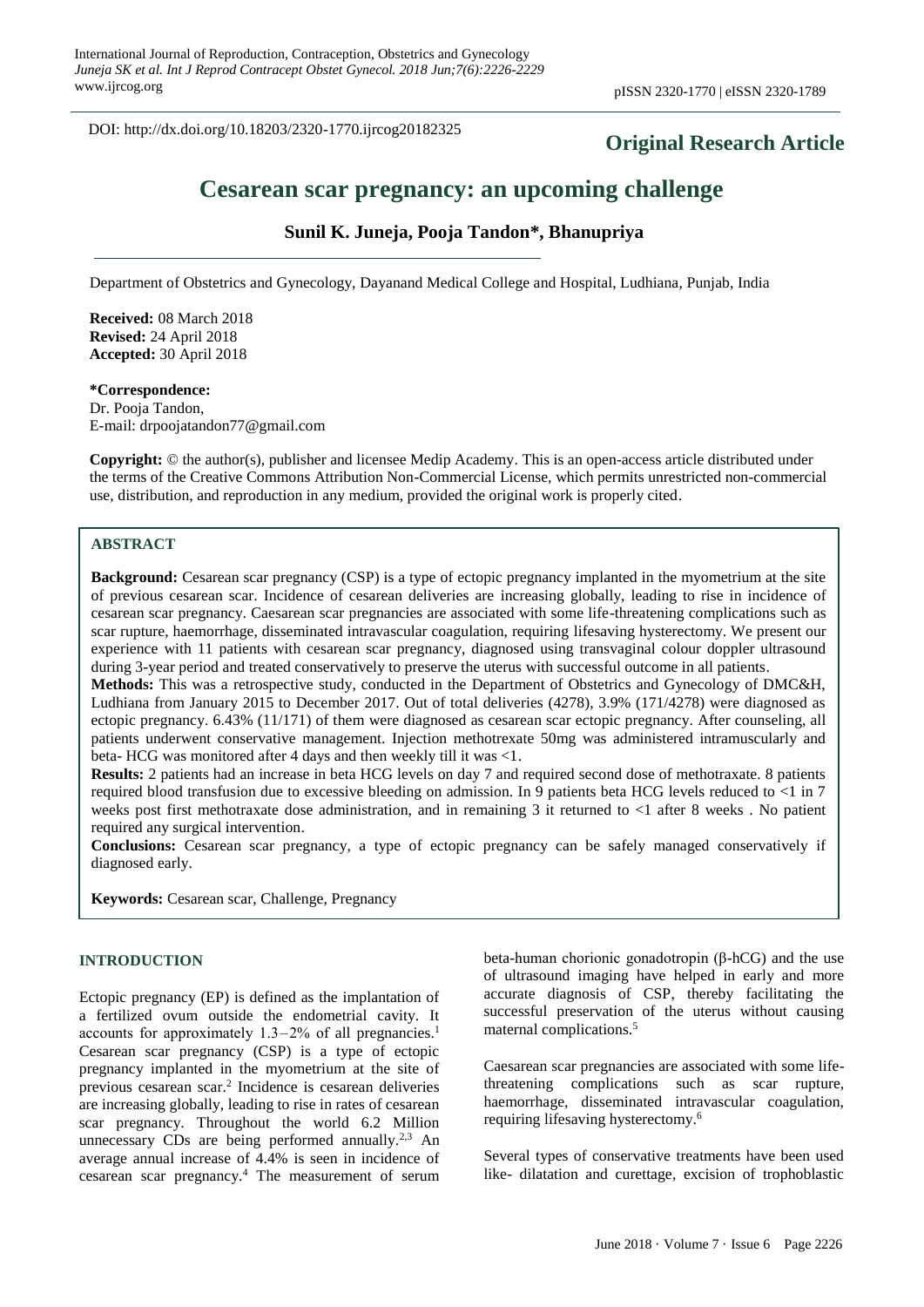tissue (laparotomy or laparoscopy), local and or systemic administration of methotrexate, bilateral hypogastric artery ligation or selective uterine artery embolization combined with curettage and/or methotrexate administration.<sup>7</sup> We present our experience with 11 patients with cesarean scar pregnancy, diagnosed using transvaginal colour doppler ultrasound during 3-year period and treated conservatively to preserve the uterus with successful outcome in all the patients.

## **METHODS**

This was a retrospective study, conducted in the Department of Obstetrics and Gynecology of DMC and H, Ludhiana from January 2015 to December 2017, total deliveries at our institute were 4278. Out of them 3.9% (171/4278) were diagnosed as ectopic pregnancy. Cesarean scar ectopic pregnancy was diagnosed in 6.43% (11/171) of them.

All our patients had received some form of treatment from outside (MTP Pill or surgical MTP) and had presented to us with complaint of excessive bleeding per vaginum. All these cases were undiagnosed or misdiagnosed from outside. MTP pill had been taken by 9 out of 11. Dilatation and evacuation (D&E) after pill intake was done in 3 out of these 9. 2 out of 11 patients

had undergone D&E before coming to our institute (Table 1).

Diagnosis was confirmed if all of the following sonographic criteria were met: 1) an empty uterine cavity, with a clearly demonstrated endometrium; 2) an empty cervical canal; and 3) a gestational sac, with or without fetal cardiac activity, was located in the anterior part of the uterine isthmus, embedded in and surrounded by the myometrium and the fibrous tissue of the scar, and separated from the endometrial cavity or fallopian tube.<sup>8</sup>

Serum beta HCG levels were sent after diagnosis using transvaginal Doppler ultrasound. After counseling, all patients underwent conservative management. First dose of methotrexate (50 mg) was administered after getting haemogram, renal function tests (RFT) and liver function tests (LFT). Follow up done using Beta HCG levels on day 4, day7 and then weekly till it was  $\langle 1$ , and superseded by ultrasonography at weekly intervals for 4weeks then monthly for 3 months.

# **RESULTS**

Gestational age at diagnosis ranged from  $5$  weeks  $+4$ days to 8weeks  $+ 2$  days (Table 1). Early presentation and diagnosis is important to assign medical treatment.

#### **Table 1: Clinical profile of patients.**

| <b>Gestation at diagnosis</b> | <b>Modality for diagnosis</b> | <b>Treatment done outside</b> |
|-------------------------------|-------------------------------|-------------------------------|
| 7weeks 4 days                 | USG with doppler              | MTP Pill+ evacuation          |
| 7 weeks 0 days                | USG with doppler              | MTP Pill+ evacuation          |
| 8weeks 1 days                 | <b>USG</b> with doppler       | <b>Surgical MTP</b>           |
| 5 weeks 4 days                | USG with doppler              | <b>MTP Pill</b>               |
| 6weeks 0days                  | USG with doppler              | <b>MTP Pill</b>               |
| 6weeks 5 days                 | USG with doppler              | <b>Surgical MTP</b>           |
| 7 weeks 3 days                | USG with doppler              | MTP Pill+ evacuation          |
| 7 weeks 1 days                | USG with doppler              | <b>MTP Pill</b>               |
| 8weeks 2 days                 | USG with doppler              | <b>MTP Pill</b>               |
| 7weeks 4 days                 | USG with doppler              | <b>MTP Pill</b>               |
| 6weeks 5 days                 | <b>USG</b> with doppler       | <b>MTP Pill</b>               |

## **Table 2: Transfusion requirement.**

| No. of blood transfusions required | Interval between treatment outside to admission in DMCH (days) |
|------------------------------------|----------------------------------------------------------------|
|                                    | $\overline{4}$                                                 |
|                                    |                                                                |
|                                    | 21                                                             |
|                                    | 12                                                             |
|                                    |                                                                |
|                                    |                                                                |
|                                    | 6                                                              |
|                                    |                                                                |
|                                    |                                                                |
|                                    |                                                                |
|                                    |                                                                |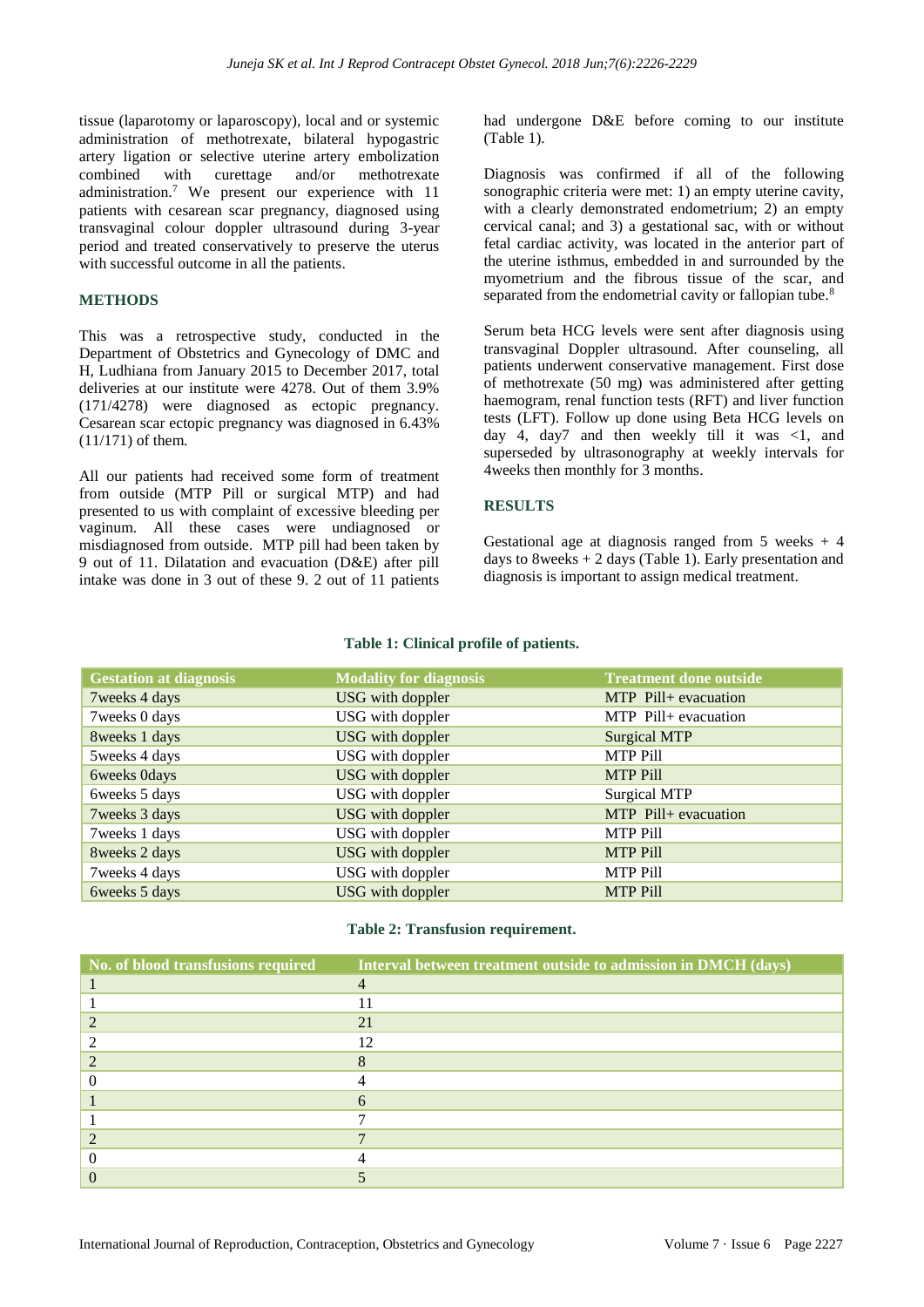| <b>Levels of Beta HCG</b> |         |       |          |               |          |          |               |               |          |  |  |
|---------------------------|---------|-------|----------|---------------|----------|----------|---------------|---------------|----------|--|--|
| Day 0                     | Day $4$ | Day 7 | Day $14$ | <b>Day 21</b> | Day $28$ | Day $35$ | <b>Day 42</b> | <b>Day 49</b> | Day $56$ |  |  |
| 1076                      | 514     | 130   | 54       | 10            | 06       | 2        |               | $<$ 1         | $<$ 1    |  |  |
| 1384                      | 633     | 215   | 76       | 13            | 05       | 1.5      | 1.2           | $\leq$ 1      | $\leq$ 1 |  |  |
| 1209                      | 544     | 330   | 63       | 09            | 03       | 1.4      |               | $\leq$ 1      | $<$ 1    |  |  |
| 987                       | 322     | 112   | 43       | 17            | 04       |          | 1.1           | $\leq$ 1      | $\leq$ 1 |  |  |
| 1108                      | 284     | 146   | 23       | 12            | 05       |          |               | $\leq$ 1      | $<$ 1    |  |  |
| 1084                      | 714     | 816   | 134      | 54            | 24       | 7        | 4.2           | 2.5           | $\leq$ 1 |  |  |
| 1273                      | 480     | 233   | 34       | 17            | 10       | 2        | 1.2           | $\leq$ 1      | $<$ 1    |  |  |
| 886                       | 372     | 228   | 23       | 08            | 03       | 1.2      | 1.2           | $\leq$ 1      | $\leq$ 1 |  |  |
| 1410                      | 218     | 786   | 164      | 60            | 27       | 11       | 3.6           | 1.2           | $<$ 1    |  |  |
| 1205                      | 404     | 117   | 11       | 04            | 02       |          | $<$ 1         | $\leq$ 1      | $<$ 1    |  |  |
| 1138                      | 334     | 106   | 23       | 07            | 03       | 1.5      | $<$ 1         | $<$ 1         | $<$ 1    |  |  |

### **Table 3: Temporal fall in B- HCG.**

All patients presented to our institute at an average of 8 days after previous treatment. 8 patients required blood transfusion due to excessive bleeding on admission (Table 2).

On follow up, 2 patients had an increase in beta HCG levels on day 7 and required second dose of methotrexate. In 9 patients beta HCG levels reduced to  $\langle 1 \text{ in } 7 \text{ weeks} \rangle$ post first methotrexate dose administration, and in remaining 3 it returned to <1 after 8 weeks (Table 3). No patient required any surgical intervention.

## **DISCUSSION**

The first case of CSP was reported in 1978 by Larsen and Solomon.<sup>9</sup> Increased use of ultrasound in early gestation and the rising rate of cesarean section delivery have led to rapidly rising incidence of CSP.<sup>10</sup> Incidence in our study is found to be 1: 400 ectopic pregnancies which is very high as compared to incidence in other studies, where it ranges from 1 per 2226 to 1 per 1800 pregnancies.<sup>11,12</sup> The reason for this high incidence is because our hospital is a tertiary care and referral centre, where complicated cases are being referred from all nearby cities.

Ultraonography is a reliable first-line diagnostic tool. Color flow Doppler measurement can provide additional information for diagnosis. High-velocity, prominent, lowimpedance blood flow can be detected surrounding an ectopic gestational sac, consistent with normal early pregnancy.<sup>13</sup>

Magnetic resonance imaging has been used as an adjunct to ultrasound scan. Assessment of the pelvic structures is better with MRI because of the improved differentiation of soft tissue, better spatial resolution, and the possibility of multiplanar imaging. However, a major limitation of MRI is its long acquisition time. Many authors do not routinely recommend MRI for diagnosing cesarean scar pregnancy, and transvaginal ultrasound is still the best diagnostic imaging tool that should be applied in the first step.<sup>14</sup>

Till today, there is still no universal treatment guideline available. With the rising incidence of CSP, accumulating data suggested a variety of medical and surgical treatment modalities.<sup>15</sup> Treatment should be individualized on the basis of the desire for future fertility, gestational age of the pregnancy and hemodynamic stability.

The most common type of medical therapy that is suitable for use in early pregnancy is methotraxate. It may be administered systemically or locally and single or multidose regime may be used. Systemic administration of methotrexate is a standard treatment for tubal ectopic pregnancy, so there should be no reason to doubt its efficacy on cesarean scar pregnancy. But, systemic methotrexate appears to be more effective in women with B-HCG level <5000 mU/mL according to the literature.13,16 In our study all the patients had B- HCG levels <5000 mU/mI. In only 2 patients multidose (2 doses) were required. Success rate was 100% in our study. No patient required any surgical intervention.

# **CONCLUSION**

Cesarean scar pregnancy is a type of ectopic pregnancy. A strong sense of suspicion is required to diagnose this type of pregnancy i.e when cervical canal and uterine cavity are empty and fetus is located in the vicinity of cesarean scar. Early diagnosis can prevent scar rupture and various other complications, thereby decreasing morbidity and mortality. Treatment is individualized but conservative management should be the first line management wherever possible.

*Funding: No funding sources Conflict of interest: None declared Ethical approval: The study was approved by the Institutional Ethics Committee*